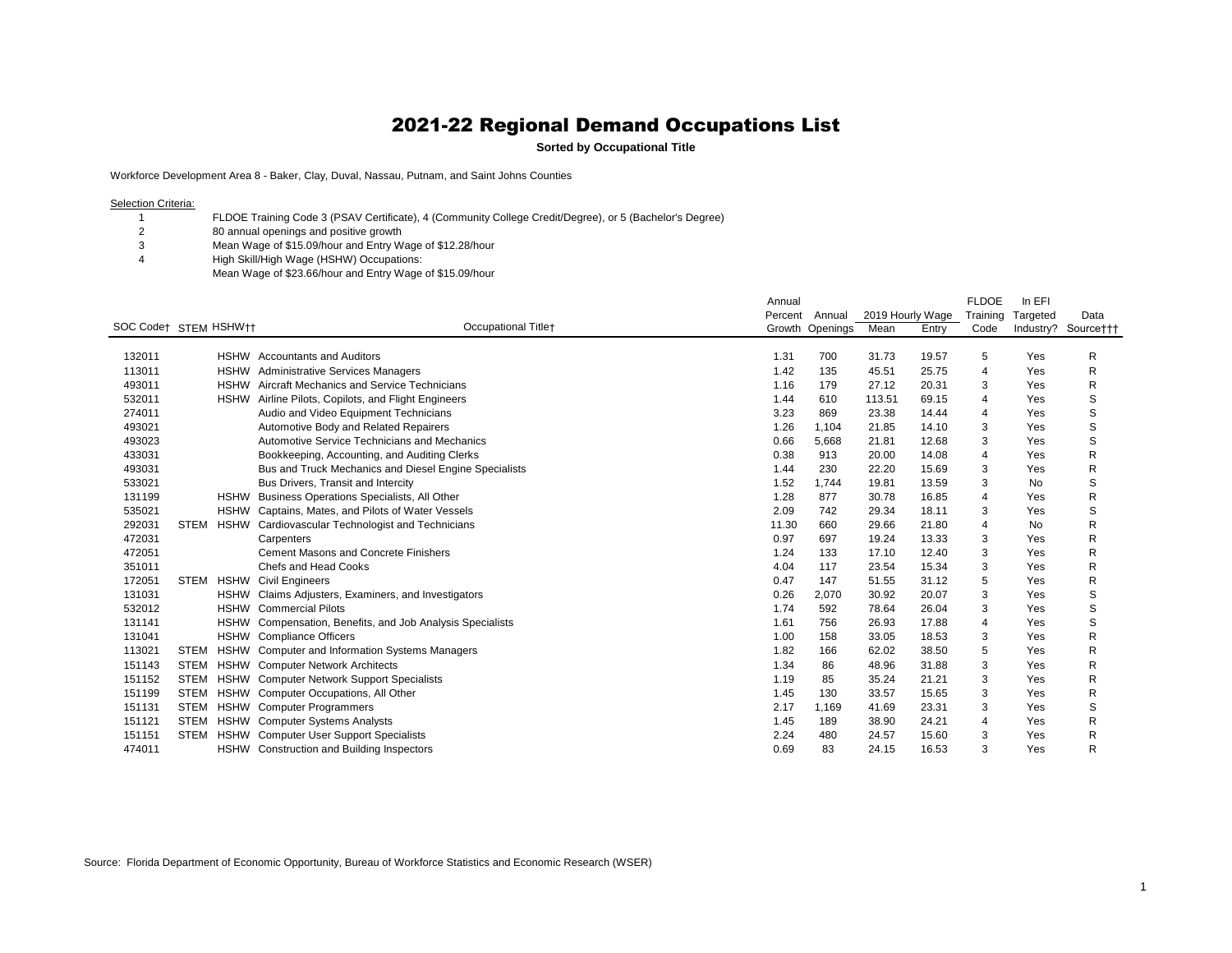**Sorted by Occupational Title**

Workforce Development Area 8 - Baker, Clay, Duval, Nassau, Putnam, and Saint Johns Counties

Selection Criteria:

 FLDOE Training Code 3 (PSAV Certificate), 4 (Community College Credit/Degree), or 5 (Bachelor's Degree)

80 annual openings and positive growth

- Mean Wage of \$15.09/hour and Entry Wage of \$12.28/hour
- High Skill/High Wage (HSHW) Occupations:
	- Mean Wage of \$23.66/hour and Entry Wage of \$15.09/hour

|                       |             |             |                                                                 | Annual  |                 |                  |       | <b>FLDOE</b> | In EFI    |                     |
|-----------------------|-------------|-------------|-----------------------------------------------------------------|---------|-----------------|------------------|-------|--------------|-----------|---------------------|
|                       |             |             |                                                                 | Percent | Annual          | 2019 Hourly Wage |       | Training     | Targeted  | Data                |
| SOC Code† STEM HSHW†† |             |             | <b>Occupational Titlet</b>                                      |         | Growth Openings | Mean             | Entry | Code         |           | Industry? Source††† |
|                       |             |             |                                                                 |         |                 |                  |       |              |           |                     |
| 119021                |             |             | <b>HSHW</b> Construction Managers                               | 1.29    | 277             | 42.96            | 25.51 | 4            | Yes       | R                   |
| 131051                |             |             | <b>HSHW</b> Cost Estimators                                     | 1.27    | 142             | 29.80            | 20.00 | 4            | Yes       | R                   |
| 434051                |             |             | <b>Customer Service Representatives</b>                         | 0.88    | 3,551           | 17.25            | 12.47 | 3            | Yes       | R                   |
| 151141                | <b>STEM</b> | <b>HSHW</b> | Database Administrators                                         | 1.85    | 90              | 42.97            | 26.14 | 4            | Yes       | R                   |
| 319091                |             |             | <b>Dental Assistants</b>                                        | 1.44    | 211             | 19.61            | 15.91 | 3            | Yes       | R                   |
| 292021                | <b>STEM</b> |             | <b>HSHW</b> Dental Hygienists                                   | 1.48    | 80              | 31.91            | 26.25 | 4            | Yes       | R                   |
| 292032                | <b>STEM</b> |             | HSHW Diagnostic Medical Sonographers                            | 2.57    | 522             | 30.43            | 22.17 | 3            | Yes       | S                   |
| 472111                |             |             | Electricians                                                    | 0.95    | 493             | 21.53            | 16.64 | 3            | Yes       | R                   |
| 492094                |             |             | HSHW Electronics Repairers, Commercial and Industrial Equip.    | 1.04    | 85              | 27.02            | 20.98 | 3            | Yes       | R                   |
| 252021                |             |             | HSHW Elementary School Teachers, Except Special Education       | 1.62    | 595             | 29.89            | 21.20 | 5            | <b>No</b> | R                   |
| 292041                | <b>STEM</b> | <b>HSHW</b> | <b>Emergency Medical Technicians and Paramedics</b>             | 2.14    | 72              | 24.45            | 19.67 | 3            | <b>No</b> | R                   |
| 132051                |             |             | <b>HSHW</b> Financial Analysts                                  | 1.44    | 124             | 34.83            | 21.91 | 5            | Yes       | R                   |
| 113031                |             |             | <b>HSHW</b> Financial Managers                                  | 2.36    | 274             | 61.81            | 33.36 | 5            | Yes       | R                   |
| 332011                |             |             | Firefighters                                                    | 0.26    | 129             | 19.63            | 13.53 | 3            | Yes       | R                   |
| 371012                |             |             | First-Line Superv. Landscaping & Groundskeeping Workers         | 1.79    | 157             | 22.85            | 17.14 | 3            | Yes       | R                   |
| 471011                |             |             | HSHW First-Line Superv. of Construction and Extraction Workers  | 1.06    | 463             | 29.04            | 19.16 | 4            | Yes       | R                   |
| 371011                |             |             | First-Line Superv. of Housekeeping & Janitorial Workers         | 2.03    | 200             | 21.04            | 13.17 | 3            | Yes       | R                   |
| 491011                |             |             | HSHW First-Line Superv. of Mechanics, Installers, and Repairers | 1.26    | 305             | 28.83            | 17.36 | 3            | Yes       | R                   |
| 431011                |             |             | HSHW First-Line Superv. of Office and Admin. Support Workers    | 0.76    | 1.169           | 27.17            | 17.15 | 4            | Yes       | R                   |
| 511011                |             |             | HSHW First-Line Superv. of Production and Operating Workers     | 0.91    | 273             | 28.74            | 18.18 | 3            | Yes       | R                   |
| 331099                |             |             | First-Line Superv., Protective Service Workers, All Other       | 2.04    | 662             | 22.72            | 13.88 | 3            | Yes       | S                   |
| 411012                |             |             | HSHW First-Line Supervisors of Non-Retail Sales Workers         | 0.86    | 256             | 34.72            | 23.04 | 4            | Yes       | R                   |
| 411011                |             |             | First-Line Supervisors of Retail Sales Workers                  | 0.78    | 983             | 21.54            | 13.72 | 3            | Yes       | R                   |
| 119051                |             |             | HSHW Food Service Managers                                      | 3.05    | 244             | 24.44            | 15.33 | 4            | Yes       | R                   |
| 111021                |             |             | HSHW General and Operations Managers                            | 1.58    | 1,105           | 51.56            | 22.80 | 4            | Yes       | R                   |
| 472121                |             |             | Glaziers                                                        | 1.69    | 721             | 20.30            | 15.19 | 3            | Yes       | S                   |
| 271024                |             |             | <b>Graphic Designers</b>                                        | 1.53    | 175             | 23.97            | 14.96 | 4            | Yes       | R                   |
| 292099                | <b>STEM</b> |             | Health Technologists and Technicians, All Other                 | 1.72    | 941             | 21.43            | 13.45 | 3            | Yes       | S                   |
| 499021                |             |             | Heating, A.C., and Refrigeration Mechanics and Installers       | 1.37    | 352             | 22.45            | 15.14 | 3            | Yes       | R                   |
| 533032                |             |             | Heavy and Tractor-Trailer Truck Drivers                         | 1.52    | 1.730           | 22.04            | 15.35 | 3            | Yes       | R                   |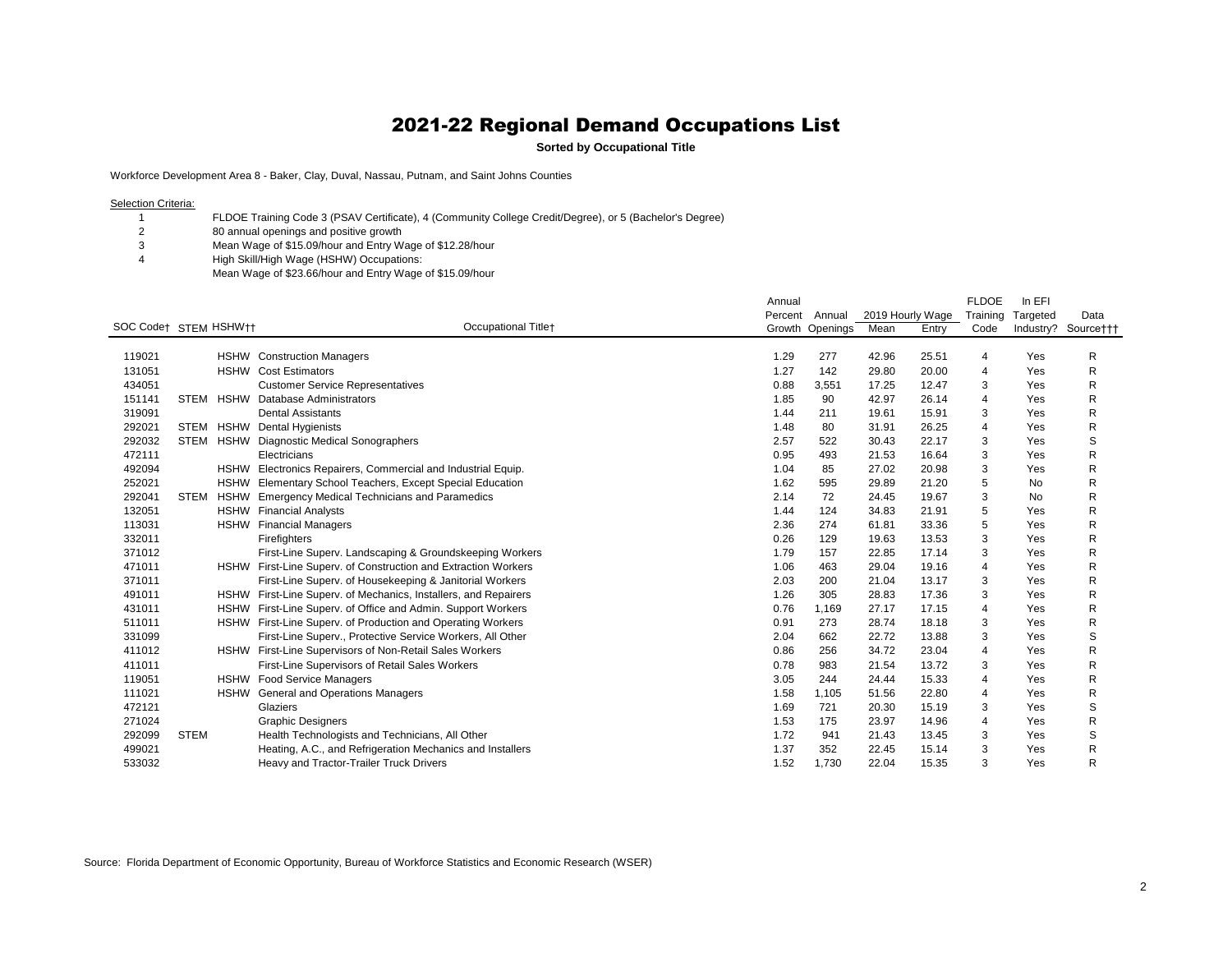**Sorted by Occupational Title**

Workforce Development Area 8 - Baker, Clay, Duval, Nassau, Putnam, and Saint Johns Counties

Selection Criteria:

 FLDOE Training Code 3 (PSAV Certificate), 4 (Community College Credit/Degree), or 5 (Bachelor's Degree)

80 annual openings and positive growth

- Mean Wage of \$15.09/hour and Entry Wage of \$12.28/hour
- High Skill/High Wage (HSHW) Occupations:
	- Mean Wage of \$23.66/hour and Entry Wage of \$15.09/hour

|                       |             |             |                                                               | Annual  |                 |                  |       | <b>FLDOE</b>   | In EFI    |                     |
|-----------------------|-------------|-------------|---------------------------------------------------------------|---------|-----------------|------------------|-------|----------------|-----------|---------------------|
|                       |             |             |                                                               | Percent | Annual          | 2019 Hourly Wage |       | Training       | Targeted  | Data                |
| SOC Code† STEM HSHW†† |             |             | <b>Occupational Titlet</b>                                    |         | Growth Openings | Mean             | Entry | Code           |           | Industry? Source††† |
|                       |             |             |                                                               |         |                 |                  |       |                |           |                     |
| 113121                |             |             | HSHW Human Resources Managers                                 | 1.72    | 80              | 48.07            | 26.45 | 5              | Yes       | R                   |
| 131071                |             |             | HSHW Human Resources Specialists                              | 1.73    | 410             | 26.45            | 18.38 | 5              | Yes       | R                   |
| 172112                | <b>STEM</b> | <b>HSHW</b> | <b>Industrial Engineers</b>                                   | 1.48    | 96              | 38.38            | 24.21 | 5              | Yes       | R                   |
| 499041                |             |             | HSHW Industrial Machinery Mechanics                           | 1.42    | 181             | 24.21            | 17.29 | 3              | Yes       | R                   |
| 537051                |             |             | Industrial Truck and Tractor Operators                        | 1.77    | 514             | 19.55            | 13.96 | 3              | Yes       | R                   |
| 151122                | <b>STEM</b> |             | <b>HSHW</b> Information Security Analysts                     | 1.80    | 565             | 43.26            | 26.49 | 3              | Yes       | S                   |
| 413021                |             |             | HSHW Insurance Sales Agents                                   | 1.76    | 398             | 29.88            | 16.04 | 3              | Yes       | R                   |
| 252012                |             |             | HSHW Kindergarten Teachers, Except Special Education          | 1.62    | 91              | 29.19            | 21.94 | 5              | No        | R                   |
| 292061                | <b>STEM</b> |             | Licensed Practical and Licensed Vocational Nurses             | 1.30    | 482             | 21.55            | 17.75 | 3              | Yes       | R                   |
| 434131                |             |             | Loan Interviewers and Clerks                                  | 1.29    | 262             | 22.23            | 16.86 | 3              | Yes       | R                   |
| 132072                |             |             | HSHW Loan Officers                                            | 1.38    | 235             | 32.61            | 17.63 | $\overline{4}$ | Yes       | R                   |
| 131081                |             |             | HSHW Logisticians                                             | 0.97    | 116             | 34.14            | 20.75 | 5              | Yes       | R                   |
| 514041                |             |             | <b>Machinists</b>                                             | 0.82    | 126             | 19.70            | 13.74 | 3              | Yes       | R                   |
| 499071                |             |             | Maintenance and Repair Workers, General                       | 1.64    | 814             | 19.39            | 12.61 | 3              | Yes       | R                   |
| 131111                |             |             | HSHW Management Analysts                                      | 1.88    | 666             | 38.06            | 22.52 | 5              | Yes       | R                   |
| 131161                |             |             | HSHW Market Research Analysts and Marketing Specialists       | 2.84    | 336             | 26.49            | 15.61 | 5              | Yes       | R                   |
| 119111                | <b>STEM</b> |             | HSHW Medical and Health Services Managers                     | 2.54    | 150             | 47.49            | 27.03 | 5              | Yes       | R                   |
| 292010                | <b>STEM</b> |             | Medical and Clinical Laboratory Technologists and Technicians | 1.48    | 89              | 23.10            | 14.63 | 4              | Yes       | R                   |
| 319092                |             |             | <b>Medical Assistants</b>                                     | 2.77    | 903             | 16.18            | 13.11 | 3              | Yes       | R                   |
| 436013                |             |             | <b>Medical Secretaries</b>                                    | 1.92    | 366             | 16.63            | 13.03 | 3              | Yes       | R                   |
| 319094                |             |             | <b>Medical Transcriptionists</b>                              | 1.69    | 95              | 19.24            | 13.66 | 3              | Yes       | R                   |
| 252022                |             |             | HSHW Middle School Teachers, Exc. Special & Voc. Education    | 1.64    | 247             | 28.76            | 21.03 | 5              | <b>No</b> | R                   |
| 311014                |             |             | <b>Nursing Assistants</b>                                     | 1.70    | 1,114           | 13.39            | 13.15 | 3              | <b>No</b> | R                   |
| 151142                | <b>STEM</b> | <b>HSHW</b> | Network and Computer Systems Administrators                   | 1.51    | 189             | 37.51            | 23.15 | 4              | Yes       | R                   |
| 472073                |             |             | <b>Operating Engineers/Construction Equipment Operators</b>   | 0.84    | 183             | 20.49            | 15.56 | 3              | Yes       | R                   |
| 472141                |             |             | Painters, Construction and Maintenance                        | 0.93    | 304             | 17.00            | 13.73 | 3              | Yes       | R                   |
| 232011                |             |             | Paralegals and Legal Assistants                               | 1.22    | 209             | 23.03            | 15.68 | 3              | Yes       | R                   |
| 132052                |             |             | <b>HSHW</b> Personal Financial Advisors                       | 1.84    | 254             | 52.18            | 24.69 | 5              | Yes       | R                   |
| 292052                | <b>STEM</b> |             | <b>Pharmacy Technicians</b>                                   | 1.48    | 209             | 15.82            | 12.59 | 3              | Yes       | R                   |
| 319097                |             |             | Phlebotomists                                                 | 3.10    | 93              | 16.16            | 13.19 | 3              | Yes       | R                   |
| 312021                | <b>STEM</b> | <b>HSHW</b> | <b>Physical Therapist Assistants</b>                          | 3.26    | 95              | 29.82            | 21.95 | 4              | Yes       | R                   |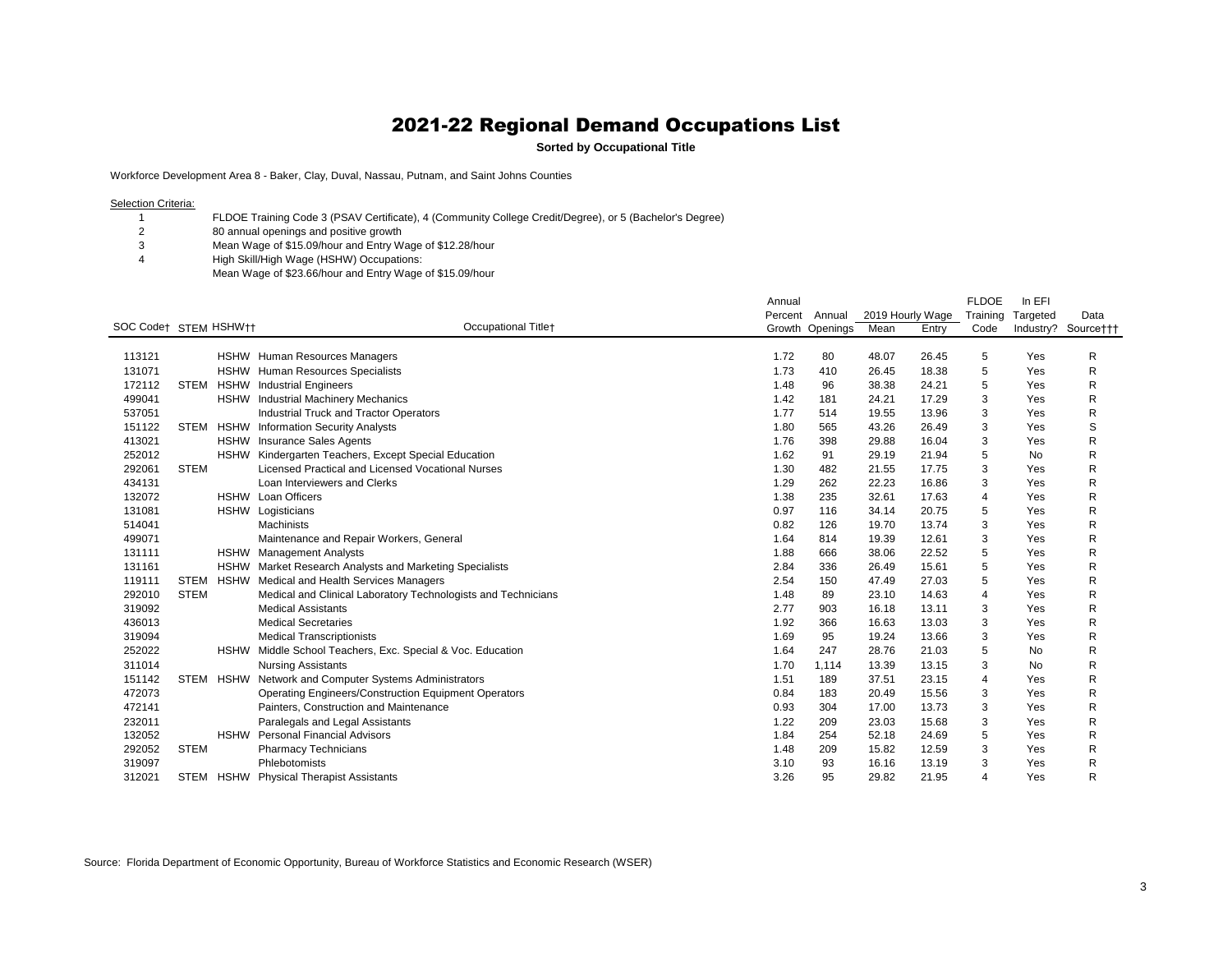**Sorted by Occupational Title**

Workforce Development Area 8 - Baker, Clay, Duval, Nassau, Putnam, and Saint Johns Counties

Selection Criteria:

 FLDOE Training Code 3 (PSAV Certificate), 4 (Community College Credit/Degree), or 5 (Bachelor's Degree)

80 annual openings and positive growth

- Mean Wage of \$15.09/hour and Entry Wage of \$12.28/hour
- High Skill/High Wage (HSHW) Occupations:
	- Mean Wage of \$23.66/hour and Entry Wage of \$15.09/hour

|                       |             |             |                                                            | Annual  |                 |       |                  | <b>FLDOE</b>   | In EFI    |                     |
|-----------------------|-------------|-------------|------------------------------------------------------------|---------|-----------------|-------|------------------|----------------|-----------|---------------------|
|                       |             |             |                                                            | Percent | Annual          |       | 2019 Hourly Wage | Training       | Targeted  | Data                |
| SOC Code† STEM HSHW†† |             |             | <b>Occupational Titlet</b>                                 |         | Growth Openings | Mean  | Entry            | Code           |           | Industry? Source††† |
|                       |             |             |                                                            |         |                 |       |                  |                |           |                     |
| 472151                |             |             | Pipelayers                                                 | 1.39    | 559             | 19.38 | 16.19            | 3              | Yes       | S                   |
| 472152                |             |             | Plumbers, Pipefitters, and Steamfitters                    | 1.37    | 351             | 23.08 | 16.77            | 3              | Yes       | R                   |
| 333051                |             |             | HSHW Police and Sheriff's Patrol Officers                  | 0.25    | 211             | 27.34 | 19.38            | 3              | <b>No</b> | R                   |
| 251199                |             |             | HSHW Postsecondary Teachers, All Other                     | 0.02    | 87              | 31.66 | 22.46            | 4              | No        | R                   |
| 339099                |             |             | Protective Service Workers, All Other                      | 0.62    | 117             | 17.74 | 12.53            | 3              | Yes       | R                   |
| 292053                |             |             | <b>Psychiatric Technicians</b>                             | 2.15    | 931             | 16.00 | 12.78            | 3              | Yes       | S                   |
| 273031                |             |             | <b>HSHW</b> Public Relations Specialists                   | 1.20    | 124             | 30.57 | 18.76            | 5              | Yes       | R                   |
| 292034                | <b>STEM</b> | HSHW        | Radiologic Technologists and Technicians                   | 1.57    | 1,112           | 27.45 | 19.60            | 3              | Yes       | S                   |
| 291141                |             | STEM HSHW   | <b>Registered Nurses</b>                                   | 1.58    | 1,077           | 31.81 | 25.21            | 4              | Yes       | R                   |
| 291126                | <b>STEM</b> |             | <b>HSHW</b> Respiratory Therapists                         | 2.62    | 776             | 28.22 | 23.54            | 4              | Yes       | S                   |
| 535011                |             |             | Sailors and Marine Oilers                                  | 2.21    | 555             | 15.40 | 13.35            | 3              | No        | S                   |
| 112022                |             |             | HSHW Sales Managers                                        | 1.58    | 214             | 57.12 | 26.27            | 5              | Yes       | R                   |
| 414011                |             |             | Sales Representatives, Wholesale & Mfg, Tech. & Sci. Prod. | 0.61    | 154             | 41.13 | 15.03            | 3              | Yes       | R                   |
| 414012                |             |             | Sales Representatives, Wholesale and Manufacturing, Other  | 1.16    | 786             | 30.16 | 14.85            | 3              | Yes       | R                   |
| 252031                |             | <b>HSHW</b> | Secondary School Teachers, Exc. Special and Voc. Ed.       | 1.63    | 273             | 30.53 | 22.60            | 5              | No        | R                   |
| 413031                |             | <b>HSHW</b> | Securities and Financial Services Sales Agents             | 1.52    | 394             | 35.58 | 18.61            | 5              | Yes       | R                   |
| 492098                |             |             | Security and Fire Alarm Systems Installers                 | 2.79    | 156             | 18.97 | 15.17            | 3              | <b>No</b> | R                   |
| 472211                |             |             | <b>Sheet Metal Workers</b>                                 | 0.48    | 148             | 20.37 | 13.06            | 3              | Yes       | R                   |
| 211093                |             |             | Social and Human Service Assistants                        | 2.01    | 1,660           | 19.09 | 13.25            | 3              | Yes       | S                   |
| 151132                |             | STEM HSHW   | Software Developers, Applications                          | 3.07    | 416             | 44.95 | 27.21            | $\overline{4}$ | Yes       | R                   |
| 472221                |             |             | Structural Iron and Steel Workers                          | 1.87    | 506             | 21.16 | 16.08            | 3              | Yes       | S                   |
| 292055                |             | STEM HSHW   | <b>Surgical Technologists</b>                              | 1.45    | 809             | 22.19 | 16.10            | 3              | Yes       | S                   |
| 492022                |             |             | HSHW Telecommunications Equipment Installers and Repairers | 0.97    | 203             | 28.72 | 18.76            | 3              | Yes       | R                   |
| 472044                |             |             | <b>Tile and Marble Setters</b>                             | 2.10    | 827             | 19.90 | 15.51            | 3              | Yes       | S                   |
| 131151                |             |             | <b>Training and Development Specialists</b>                | 2.11    | 247             | 28.19 | 13.85            | 5              | Yes       | R                   |
| 113071                |             |             | HSHW Transportation, Storage, and Distribution Managers    | 1.35    | 513             | 46.32 | 26.13            | 4              | Yes       | S                   |
| 292056                | <b>STEM</b> |             | Veterinary Technologists and Technicians                   | 2.59    | 998             | 18.31 | 13.04            | 4              | Yes       | S                   |
| 151134                | <b>STEM</b> | <b>HSHW</b> | <b>Web Developers</b>                                      | 2.15    | 102             | 32.30 | 18.34            | 3              | Yes       | R                   |
| 514121                |             |             | Welders, Cutters, Solderers, and Brazers                   | 1.03    | 159             | 21.45 | 14.31            |                | Yes       | R                   |

†SOC Code and Occupational Title refer to Standard Occupational Classification codes and titles. ††HSHW = High Skill/High Wage.

†††Data Source:

R = Meets regional wage and openings criteria based on state Labor Market Statistics employer survey data. Regional data are shown.

S = Meets statewide wage and openings criteria based on state Labor Market Statistics employer survey data. Statewide data are shown.